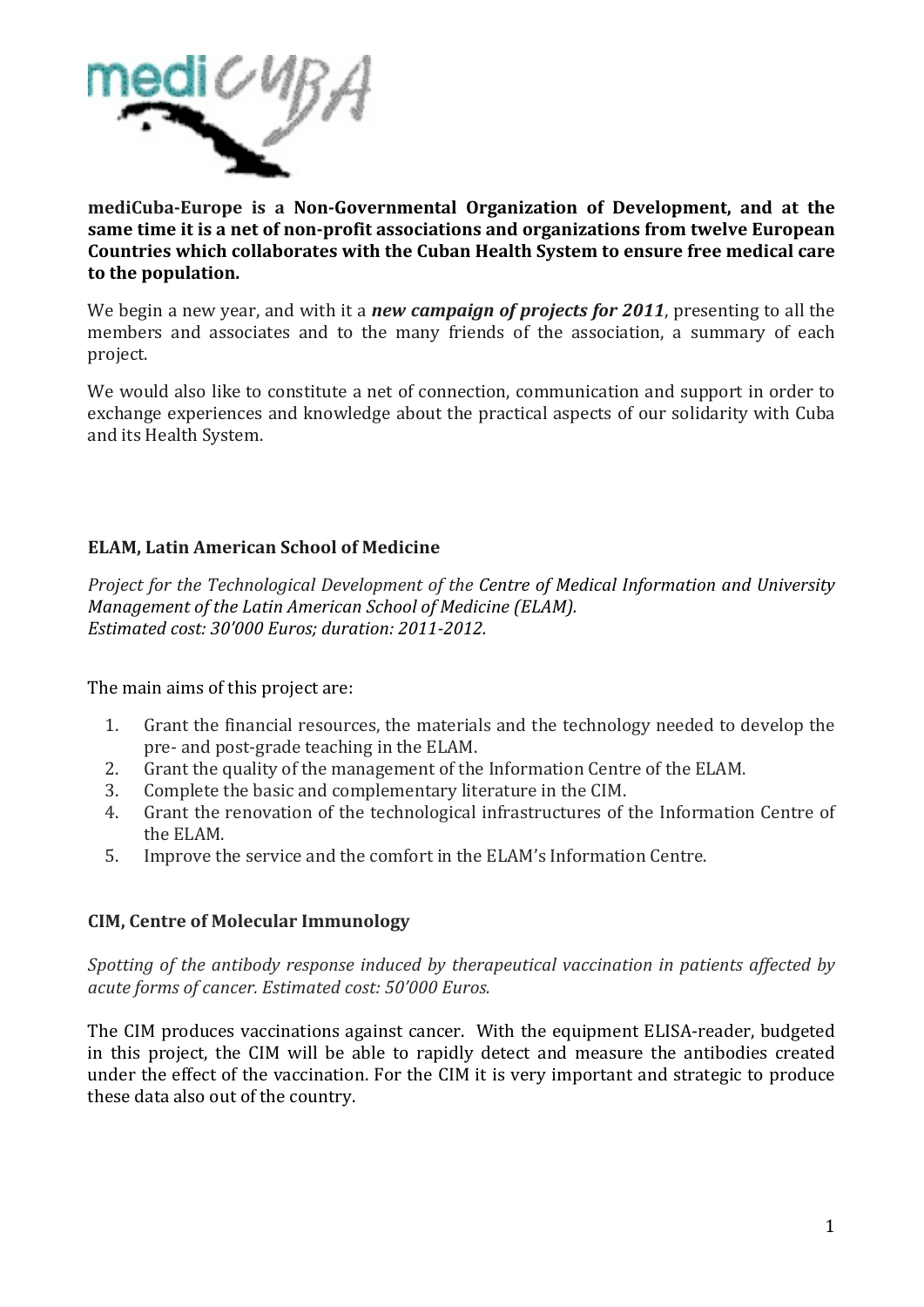

**QUIMEFA, Project "Raw Materials for the production of Medicines in Cuba", Cefazolin. Sodium**

*This project will grant the purchase and delivery of the raw material Cefazolin Sodium. The* supplying of this raw material amounts to 4'500 Kg every year. The project of mediCuba-Europe *will ensure the delivery of Cefazolin Sodium for the estimated cost of 300'000 Euros during 3 years (2011-2013).* 

During these last two years the consume has doubled, because the medicine produced with this raw material is used for many different cases.

With the annual devolution planned by the project it would be possible to produce about 900 Kg, which are enough for two month of average consume at national level.

Cefazolin is a frontline antibiotic in the general intensive treatment and for preventive therapy. It can be used for oncologic surgery as well as for other types of surgery. It is especially used for intensive treatment and in surgery for the mother-child program (at a prophylactic level before caesarean section).

## **INOR, Development of the Craniofacial Surgery**

*This project aims to improve the quality and the quantity of the surgical interventions correcting lesions of the crane and of the face. Estimated cost: 30'000 Euros: duration: 2011-2012.* 

The acquisition of the instruments and the modern surgical equipment, along with the training of the staff of the multidisciplinary group of craniofacial surgery, will improve the quality of the service. This will result in higher survival rates and better conditions of life for the patients with tumoral lesions affecting the craniofacial region, contributing to a general improvement of oncology in Cuba. In the future Cuba could be a reference point in this field for other countries.

## **INOR, Immuno-histochemistry**

*Enhancement of the diagnosis through immunohistochemistry of malignant hematopathologies in the anatomical-pathology laboratory of the INOR. Estimated cost: 6'500 Euros.* 

Eight years ago the swiss cooperation began with the renovation of the anatomical-pathology section of the INOR, and the education of new pathologists. Since then in the INOR a great morphologic experience has been developed, nevertheless for certain types of tumor (namely the hematologic neoplasms, but also for some solid tumors) it would be necessary to use immunohistochemistry.